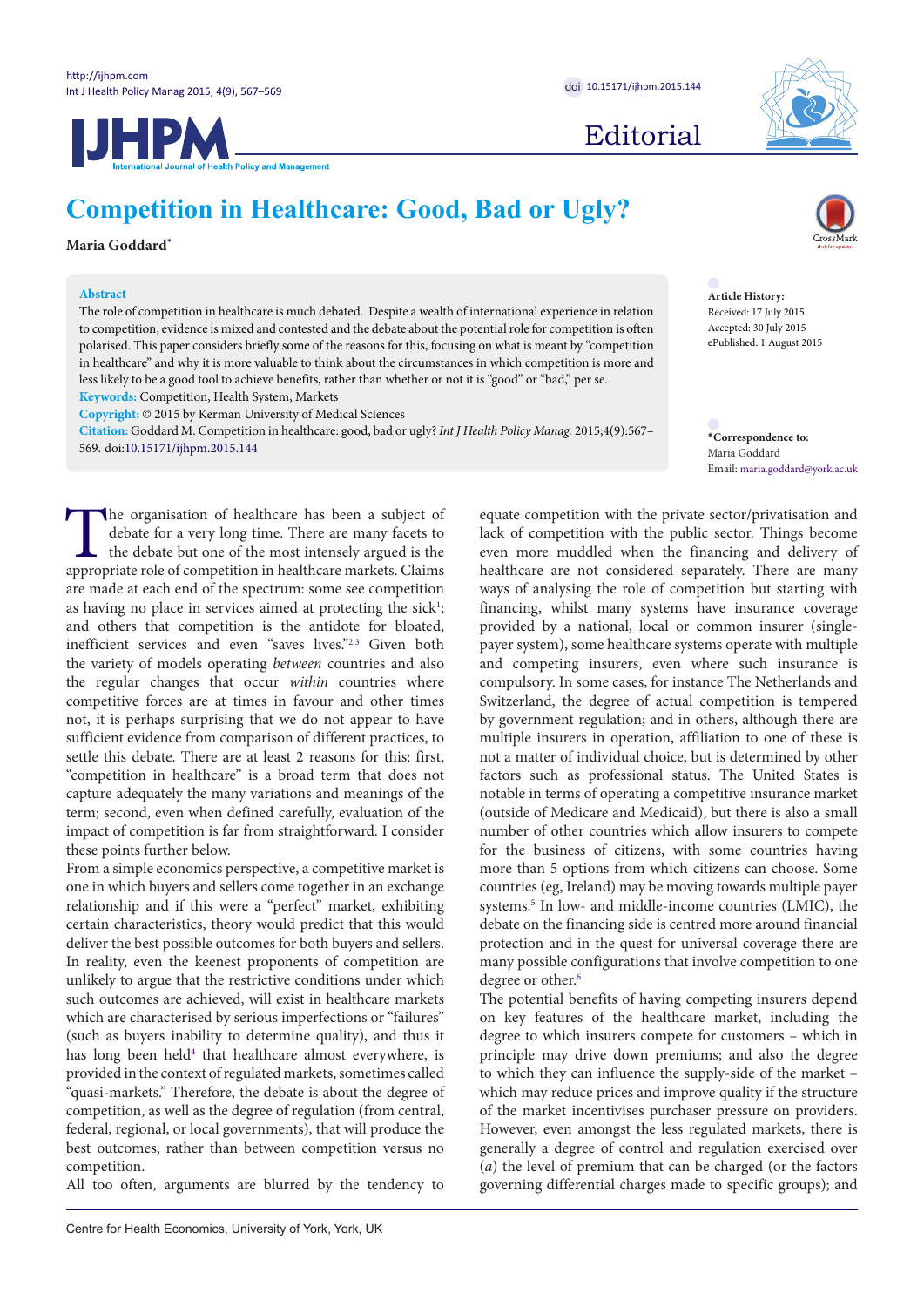(*b*) the content of the benefits package (usually in terms of a minimum set of benefits)[.7](#page-2-5) Regulation is aimed at guarding against market failure and, in the insurer market, factors related to imperfect information, moral hazard and adverse selection are particularly pertinent issues.

Competition in the delivery of healthcare services is relevant to a much broader range of healthcare systems across the world, but what it means is also not always clear. First, it is not synonymous with private sector *provision* as it possible to create competitive conditions amongst public sector providers, hence the "internal market" created in the English National Health Service (NHS).<sup>[8](#page-2-6)</sup> In such systems, some of the potential benefits of competition (eg, sharper focus on costs and quality) were intended to flow from the fact that providers were competing for contracts from purchasers/ commissioners. Second, privately *owned* providers may be publically funded and may operate in competition with publically owned providers. Third, competition is not always purely price-based; for example, the introduction of fixed tariffs/prices in the NHS still allowed for competition on non-price aspects of care, as well as giving a greater role to consumers in stimulating competition via exercising choice over which provider they go to for some types of care. Fourth, the characteristics of many healthcare systems often inhibits the degree to which there can be competition *in the market*  ie, with providers competing for patients; and instead it is often more about providers competing *for the market* (or making markets contestable) ie, trying to win the business of a commissioner where it is feasible to only have one or very few providers of a service, operating. In all such markets, regulation of providers will exist in some form or other and in the provider market issues related to the protection of citizens (eg, against price increases or quality skimping) as well as guarding against costly excess capacity or duplication in provision, are particularly pertinent.

A simple dichotomy between competitive and noncompetitive markets gets in the way of understanding the nuances of the reality of most healthcare systems which tend not to be at either end of these extremes. The complexity and diversity of competitive markets may be one reason why evidence on their impact, although plentiful, is often conflicting and non-generalisable beyond the specific context in which the evaluation has taken place, explaining perhaps why there are such diverse views on the role of competition. In addition, gathering reliable evidence on the impact of competition is hindered by the lack of robust evaluation frameworks when policies are implemented. Thus, the evidence relating to the English NHS which has, at various times seen elements mainly of supply-side competition introduced, is mixed, contested and likely applicable only in those countries with similar healthcare systems. For instance, the evidence relating to the later stages of the reforms (post 2000) is relevant to markets where prices are fixed by the regulator, and the main focus has been on whether competition in these circumstances has driven up quality. Studies that have strong methodological designs show that areas with greater competition had fewer deaths from myocardial infarction and hence are interpreted as a signal of improved quality[.9](#page-2-7)[,10](#page-2-8) Reviews of the evidence from the period where there was both price and quality competition

in the NHS, have suggested there is substantial evidence that there was either little effect on quality, or even that although observable quality measured by indicators such as waiting times, improved, non-observable measures such as hospital mortality rates, were adversely affected.<sup>11</sup> Much of the evidence relating to *price* competition comes from the United States and whilst there is evidence to suggest that quality may indeed suffer under such a regime, hence the often held view that competition is "bad," detailed reviews of the literature again reveal quite a mixed picture.<sup>[12](#page-2-10),[13](#page-2-11)</sup> It is particularly difficult to generalise to LMIC from the experience of competitive healthcare markets in Europe and the United States, for the very reason that the implementation is so specific to the healthcare systems. In LMIC, the debate has anyway often centred around the role of private ownership of providers, rather than competition per se, as private provision is very common in many parts of Africa and Asia.[14](#page-2-12) Again, the evidence on the benefits – in terms of a range of factors reflecting performance – of private versus public providers is rather mixed, with no firm conclusions drawn<sup>[15](#page-2-13)[,16](#page-2-14)</sup>; and with evidence suggesting that there are pros and cons of systems with predominantly public versus private systems, in LMICs.<sup>17</sup> However, although private ownership often goes hand in hand with a more market-based, competitive environment, it is not synonymous with competition as such markets can be highly regulated. In many LMICs in particular, regulation is often patchy in practice and has led some commentators to conclude that many of the market failures that may limit the role of competition in healthcare–most specifically, the lack of availability of information on quality and lack of managerial skills required–are often particularly apparent in LMIC[.18](#page-2-16) Others are more optimistic and see a greater potential role for market mechanisms in improving efficiency in developed and emerging economies, including competition between insurers and between providers.<sup>[19](#page-2-17)</sup>

This raises another important issue in the debate which is the *mechanism* by which competition may produce benefits in the context of healthcare. Much of the focus has been on the role of patients exercising choice about where they receive care, hence the argument is that, where they are not paying a direct price, they are responding to signals about non-price aspects of the services on offer, and hence their behaviour can drive up overall quality.<sup>20</sup> This can only apply where patients have a direct choice of provider and where there is competition in the market–for example, elective care in the NHS system. Although some have argued that driving up the quality of one aspect of care offered by a provider, may also have a positive impact on the quality of the provider across the board,<sup>[21](#page-2-19)</sup> and indeed others have investigated improvements in "management quality" that arise due to competitive pressures, which potentially impact on all hospital activity.<sup>[22](#page-2-20)</sup> Otherwise, the mechanism works through the agents of patients (commissioners, insurers) exercising choice on their behalf and directing business (in the market or for the market) only to those who offer a service that is value for money in terms of price (where prices are not fixed) and/or quality.

It is noticeable that the majority of the discussion and evidence about supply-side healthcare competition revolves around the hospital sector.<sup>13</sup> Whilst such care is obviously a major element of healthcare provision, it may well be the case